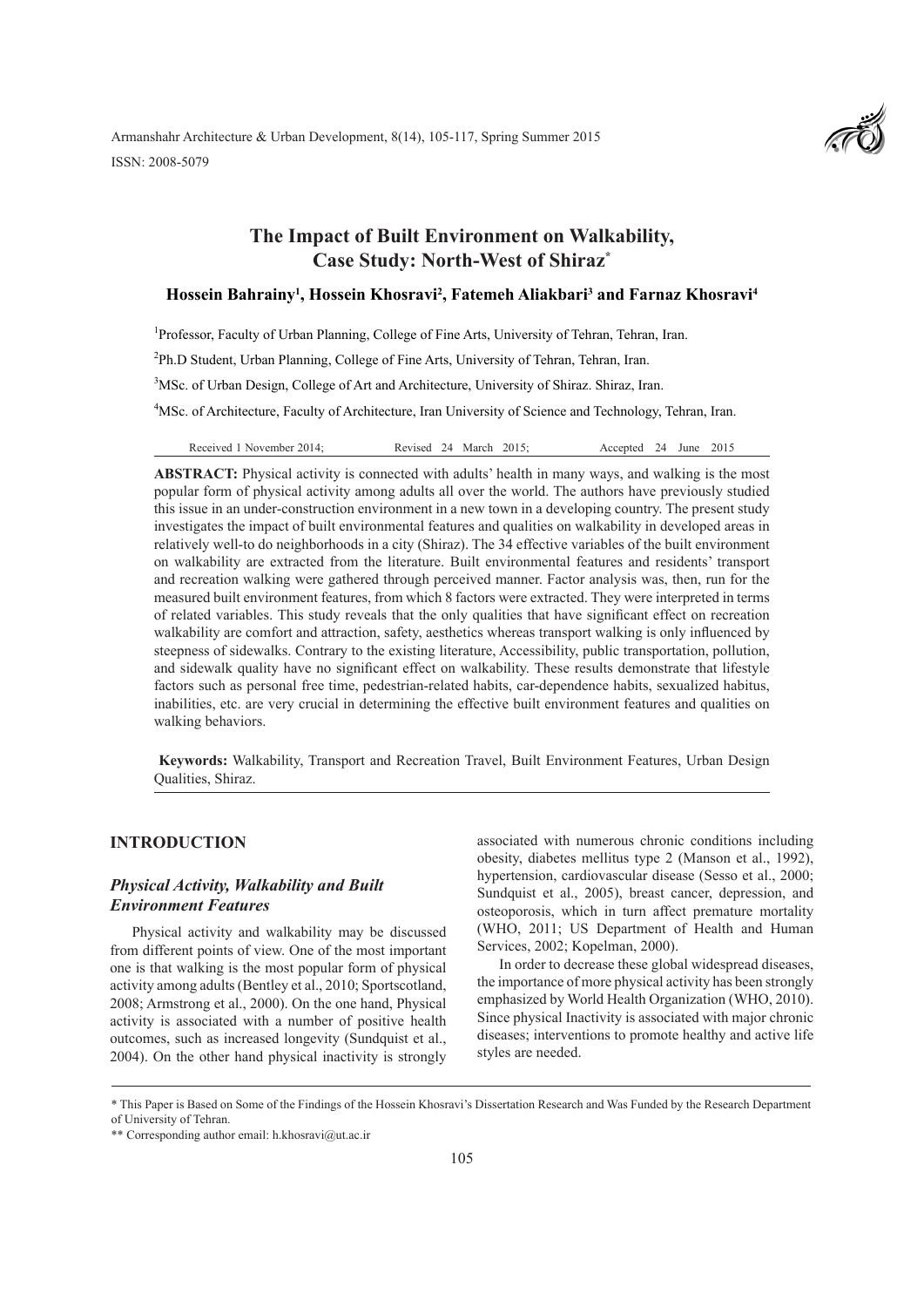

Although, physical activity is also affected by personal and social factors (Giles-Corti et al., 2005), recently attention has been drawn to the relationship between physical activity and built environment attributes (Sundquist et al., 2011). This has led researchers and policy-makers to put stronger emphasis on the impact of built environment features on walking (Bentley et al., 2010, National Heart Foundation, 2009; WHO, 2007). There is also a growing body of researches that find the relation between built-environment design and active living (Almanza et al., 2012 and McCormack et al., 2004).

Due to the catastrophic increase in obesity and its consequences in contemporary cities, numerous studies have been conducted in different parts of the world to deal with this problem. These studies have demonstrated that obesity has become a prevalent serious health concern in urban areas (Shill et al., 2012; Sugiyama et al., 2012). With the exception of a few African and Latin American studies, most previous studies have been conducted in the USA, Australia and Europe (Van Dyck, 2013).

It is claimed that the prevalence of obesity, overweight, and hypertension in Iran is as high as in the US (Bahrami et al., 2006). Furthermore, Iranian women are more obese than American women (Bahrami et al., 2006). Despite the strong association between the built environment and physical activity, few studies have examined this relationship in Iran<sup>1</sup>.

# **METHODOLOGY**

# *Walkability-Related Built Environment Features and Urban Design Qualities*

Based on the presented conceptual framework, the built environment features should be extracted through which walk-ability related urban design qualities become possible. In literature, various built environment attributes have been mentioned as promotion for residents' walking behaviors. For example: traffic density and safety; public transportation; access to green space, shopping centers and recreation (Table 1).

In order to develop a practical framework in which a large data set of features being reduced to a limited number of qualities for the sake of easy handling (Everitt and Dun, 1991), and also to eliminate multicolinearity between variables, the built-environment features should be categorized in terms of a few qualities (factors). Various studies have proposed frameworks to link built-environment qualities with people's walking patterns. One suggested framework includes four main dimensions: safety (physical environment, lighting, traffic safety, etc.), aesthetics (trees, parks, architectural design and pollution), functional quality (characteristics of the street and path), and qualities of destinations (availability of commercial and community facilities) (Pikora et al., 2006; Pikora et al., 2003, Kamphuis et al., 2008). Some other qualities, such as continuity, complexity and human scale, have also been used as frameworks<sup>2</sup>.

First, it is intended to extract the effective built environment features (indicators) on walkability from the literature. Booysen (2002) has asserted that indicators could be classified and evaluated according to a number of general dimensions. He further claimed that the selection of indicators should be "generally based on theory, empirical analysis, pragmatism or intuitive appeal, or some combination thereof." Some other researchers (e.g. Zebardast, 2008) believe that the central consideration in selection of indicators should be based on the purpose of the measurement.

To select the appropriate indicators to reflect the urban design domain of walkability, related literature, including theories and empirical studies were reviewed. Local conditions and characteristics were also taken into consideration. On this basis, 35 indicators were selected (Table 1). "Fear due to the abandoned buildings" was extracted from the local conditions and added to the indicator list.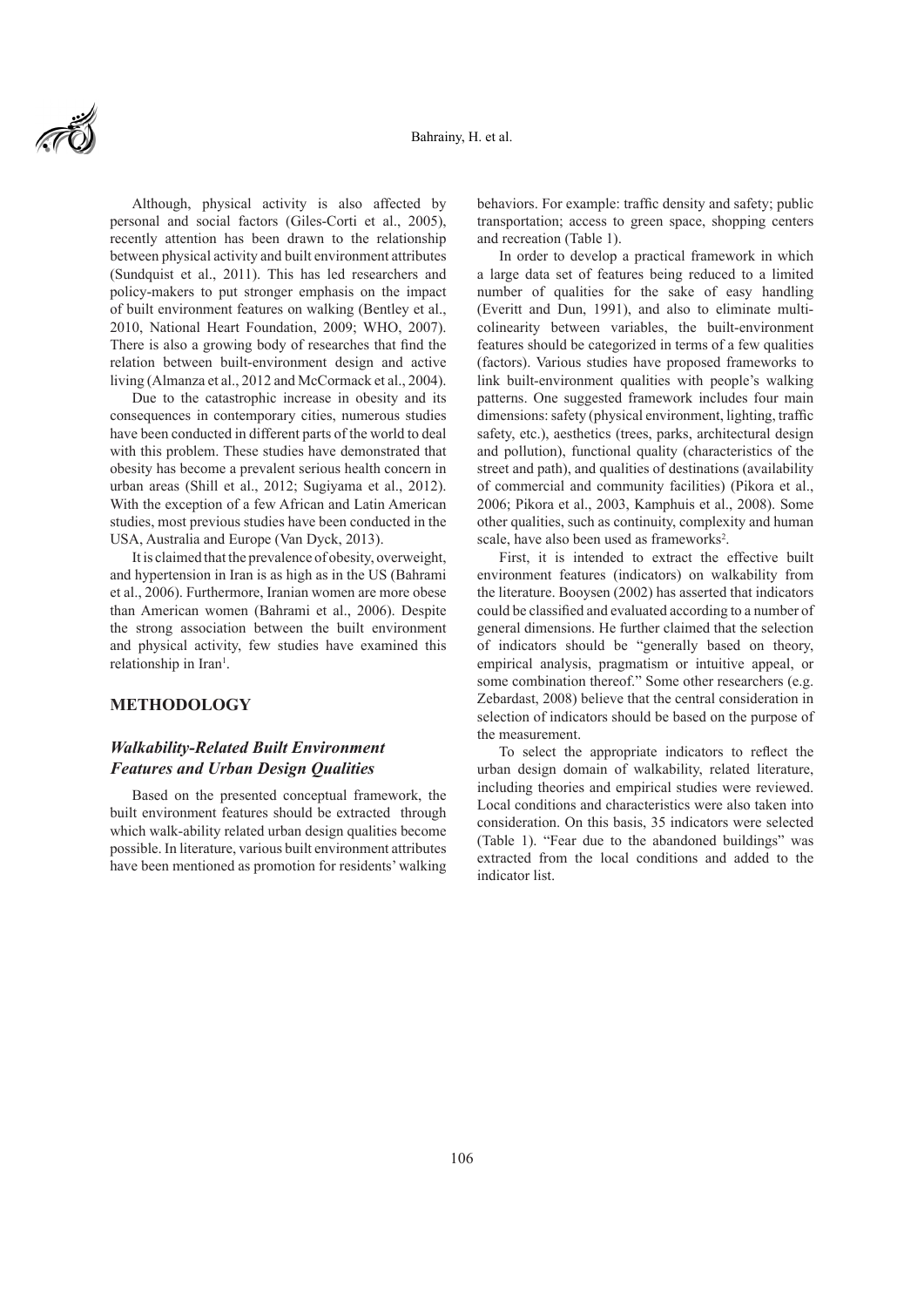t S

# **Table 1. Selected Indicators to Measure Urban Design Domain of Physical Activity**

| $\mathbf{1}$   | Access to Sport Facilities                          | Manaugh & El-Geneidy (2011), Harrington & Elliott (2009)                                                                                        |
|----------------|-----------------------------------------------------|-------------------------------------------------------------------------------------------------------------------------------------------------|
| $\overline{c}$ | Access to Leisure and Entertainment Centers         | Sundquist et al., (2011), Hoehner et al., (2012)                                                                                                |
| 3              | Access to Retails (Small Shops and Stores)          | Ewing & Cervero (2010), Leyden et al., (2011)                                                                                                   |
| 4              | <b>Access to Shopping Centers</b>                   | Vine et al., (2012), Van Dyck et al., (2009)                                                                                                    |
| 5              | Access to Gardens and Parks                         | Lachowycz & Jones (2011), Mytton et al., (2012), Coombes et al.,<br>(2010), Gomez et al., (2010), Sugiyama et al., (2010), Shill et al., (2012) |
| 6              | Fear of Crimes                                      | Bentley et al., (2010), Hosseini et al., (2012), Anderson et al., (2011)                                                                        |
| 7              | Fear of Injury Due to Slipping                      | Giles-Corti et al., (2013), Hoehner et al., (2012)                                                                                              |
| 8              | Fear of Accident                                    | Gallimore et al., (2011), VanDyck et al., (2013)                                                                                                |
| 9              | Fear of Stray Dog                                   | Hoehner et al., (2012)                                                                                                                          |
| 10             | Fear of Darkness                                    | Bias et al., (2010), Cao et al., (2009)                                                                                                         |
| 11             | Fear of Loneliness                                  | Cerin et al., (2012)                                                                                                                            |
| 12             | Fear of Lack of Social Monitoring                   | Caspi et al., (2012)                                                                                                                            |
| 13             | Fear of Undeveloped Plots                           | Talen & Koschinsky (2010)                                                                                                                       |
| 14             | Having Personal Vehicle                             | Turrell et al., (2013)                                                                                                                          |
| 15             | Public Transportation Quality                       | King et al., (2011), Wey & Chiu (2013), Rosenberg et al., (2009),<br>Dunton et al., (2012)                                                      |
| 16             | Distance to Public Transportation                   | Brown et al., (2009), Gebel et al., (2011)                                                                                                      |
| 17             | Sidewalk Width                                      | Wolch et al., (2010), Gunder (2011), Marzoughi & Vanderburg<br>(2010)                                                                           |
| 18             | Car-Pedestrian Separation                           | Parra et al., (2010), Lee et al., (2012)                                                                                                        |
| 19             | <b>Sidewalk Steepness</b>                           | Andrews et al., (2012), Koh & Wong (2013)                                                                                                       |
| 20             | Different Levels of Sidewalk                        | Koh & Wong (2013), Caspi et al., (2012)                                                                                                         |
| 21             | Stalls in Sidewalk                                  | Koh & Wong (2013), Wood et al., (2010)                                                                                                          |
| 22             | Sidewalk Discontinuity (Due to Street Crossing)     | Oluyomi et al., (2012), Nolon & Salkin (2011)                                                                                                   |
| 23             | Sidewalk Discontinuity (Due to Obstacles)           | Bias et al., (2010), Cerin et al., (2012)                                                                                                       |
| 24             | Mixed Use                                           | Ball et al., (2012)                                                                                                                             |
| 25             | Others Presence/ Seeing Neighbors During<br>Walking | Cao et al., (2009), Almanza et al., (2012)                                                                                                      |
| 26             | <b>Building's Aesthetics</b>                        | Guo & Loo (2013), Griffin et al., (2012)                                                                                                        |
| 27             | <b>Building and Population Density</b>              | McCormack et al., (2004)                                                                                                                        |
| 28             | Greenness                                           | Lwin & Murayama (2011), Wheeler et al., (2010), Berrigan et al.,<br>(2010)                                                                      |
| 29             | Ornamentation                                       | Guo & Loo (2013)                                                                                                                                |
| 30             | <b>Resting Facilities</b>                           | Stangl (2011)                                                                                                                                   |
| 31             | Furniture (Fountains and Trash Cans)                | Lee $(2012)$                                                                                                                                    |
| 32             | Maintenance                                         | Kelly et al., (2011), Stangl (2011)                                                                                                             |
| 33             | Air Pollution                                       | Van Dyck et al., (2011), Hodgson et al., (2012)                                                                                                 |
| 34             | Noise                                               | Parra et al., (2010), Hunter et al., (2011), Hand et al., (2011)                                                                                |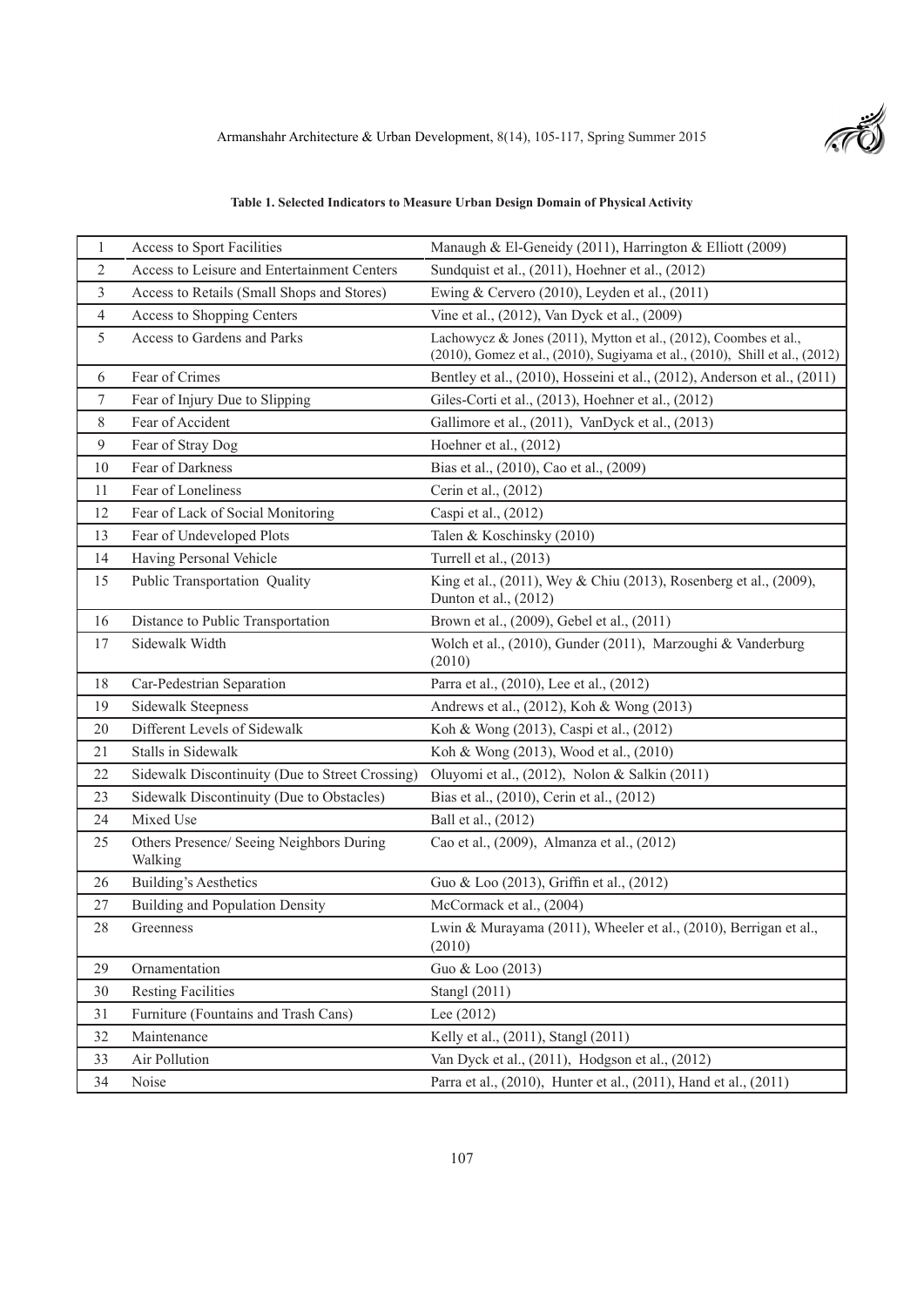

# **CASE AND SAMPLE SELECTION**

The study area was Shiraz north-west zone (Fig. 1), with a population of 30584 in 2011. The randomly selected samples of the area were composed of 863 adults, aged 18–96 (Mean 38.82, 43.8% women and 56.2% men).

The study population is relatively homogenous in education and income level (Table 2). Based on the July 12, 2011 census data of The Iran Statistical Center, residents in the study area, in comparison to the other zones of the Shiraz, are mostly white-colored, of high income and highly educated (Census of Population and Housing, 2011).



**Fig. 1. Shiraz Metropolitan Area (The Study Area is Shown in Black)**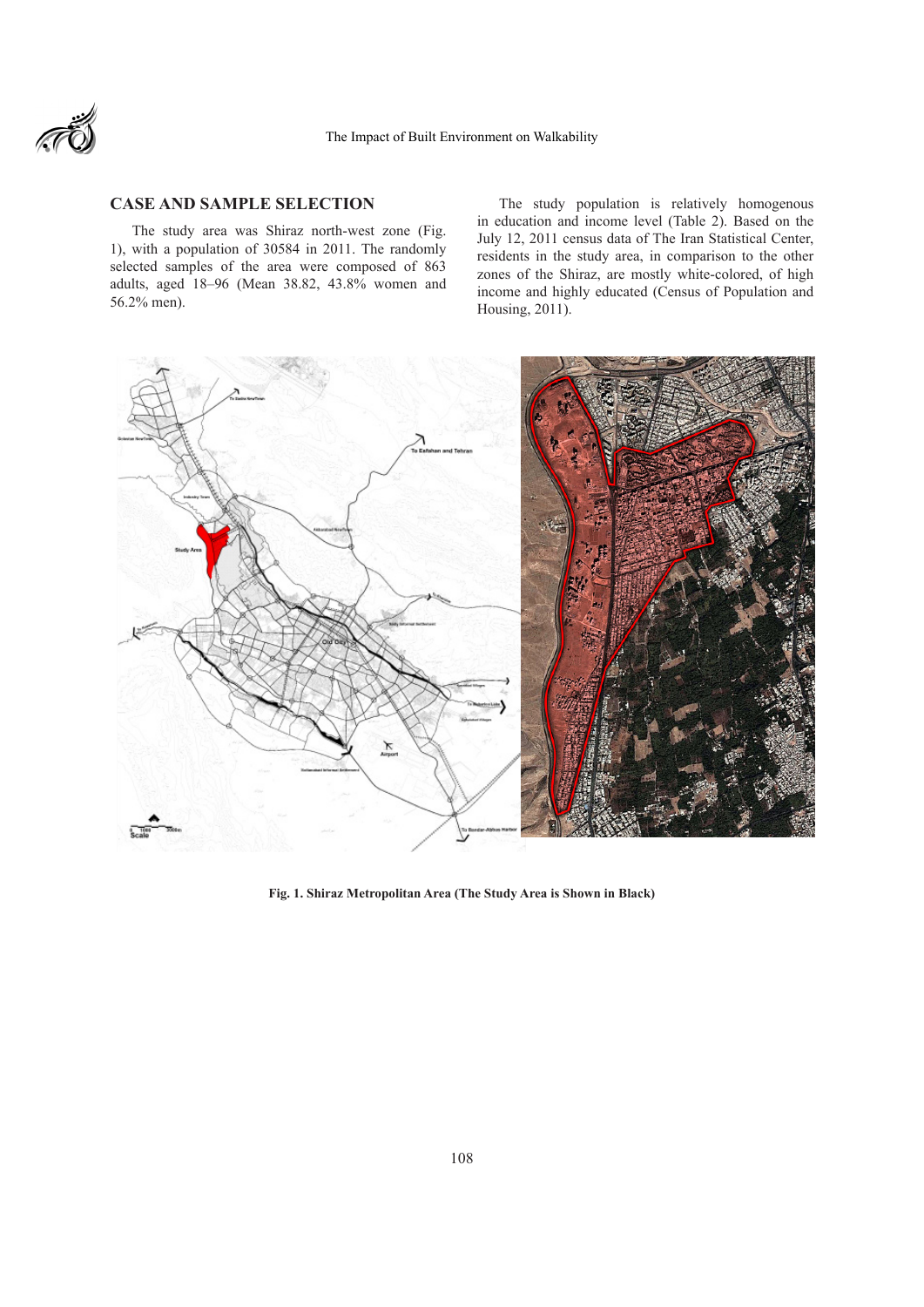Armanshahr Architecture & Urban Development, 8(14), 105-117, Spring Summer 2015



|                              | Percent |
|------------------------------|---------|
| Job Categories               |         |
| Self-Employed                | 16.0    |
| Government                   | 29.6    |
| Student                      | 15.0    |
| Unemployed                   | 37.1    |
| Income Level                 |         |
| Less than 333\$              | 47.4    |
| Between 333 and 666\$        | 39.0    |
| More than 666\$              | 3.8     |
| Education                    |         |
| Illiterate                   | 2.3     |
| Under Diploma                | 10.8    |
| Diploma (4-Year High School) | 24.4    |
| 2-Year College               | 13.1    |
| Bachelor                     | 41.8    |
| Master                       | 3.3     |
| Ph.D                         | 1.4     |

**Table 2. Descriptive Statistics of Socio-Economic Categories**

In spite of the homogenous population of the study area, the different parts of the study area vary in some aspects, e.g. access to retail stores, shopping centers,

sport and entertainment facilities, greenness; and ornamentation, and sidewalk attributes (widths, continuity/discontinuity, and change in levels) differ within the area (Fig. 2).





**Fig. 2. The Degree of Greenness, Enclosure, Sidewalk Widths, Vacant Plots and Access to Retail**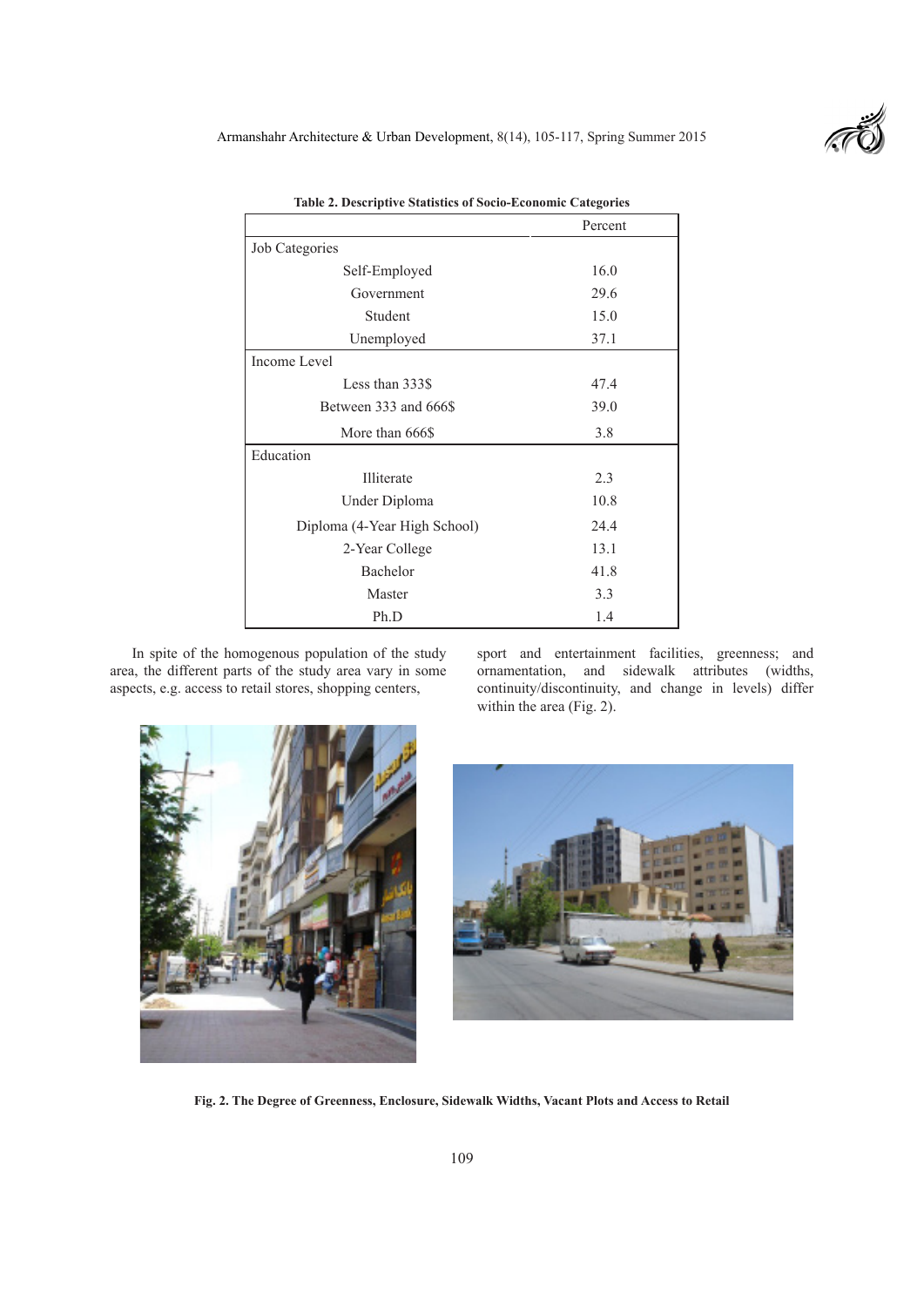

## **DATA COLLECTION**

A great body of research illustrates that objective and perceived built environment factors are positively affecting physical activity in adults (Brownson et al., 2009). This study, like the growing body of research supporting the links between built environment features and walkability (Cerin et al. , 2012), is based on self-report data. The questionnaires were administered through face-to-face (in-home) interviews by interviewers with experience of conducting population surveys. The following two main data categories were collected:

- Residents' walking amount
- Built-environment variables

The former was assessed through a cross-sectional survey, using the Global Physical Activity Questionnaire (GPAQ), to measure the time that residents normally spend on different types of walking. In this study, like some other recent studies (Bentley et al., 2010; Powell et al., 2003; Pikora et al., 2006), walking was divided into two different domains: transport, and recreation travel. This was done due to significant differences between these two types of travel. Transport travel is defined as activity primarily used to reach a specific destination, such as: employment and education centers, local stores and sport facilities. While, recreation travel is an activity in which no specific, fixed destination is intended. The purpose of this type of activity is, therefore, primarily leisure, examples are: strolling, walking, brisk walking,

running and bicycling (Bahrainy and Khosravi, 2013).

For the latter, three methods were used to collect the data for measuring the features of the built environment in relation to walkability, (Brownson et al., 2009): aperceived measurement (Handy et al., 2002; Sallis et al., 1997), b- auditing (Lee et al., 2005; Troped et al., 2006), and c) objective analysis, using GIS (Ewing et al., 2003). Due to the importance of the residents' perception of the built environment in walkability, as human behavior, the first method—perceived measurement—was used in the present study.

#### **RESULTS AND DISCUSSIONS**

#### *Deriving Effective Urban Design Qualities*

Factor analysis was run for 35 selected indicators, using SPSS software. To test the overall sampling adequacy, Bartlett's Sphere Test and KMO were used (Sharma, 1996, p. 116) (Table 3). When the factor analysis was done, using Varimax rotation, it yielded a clear factor structure with eight factors that explained 66.44% of the total variance (Table 4). According to the correlated high loadings, dimensions represented by factors respectively called F 1: ''sidewalk quality'' F 2: "safety" F 3: "accessibility" F 4: "comfort and attraction'' F 5: "public transportation" F 6: "pollution" F 7: "architectural aesthetics" F8: "sidewalk steepness."

#### **Table 3. KMO and Bartlett's Test**

| Kaiser-Meyer-Olkin Measure of Sampling Adequacy | 0.749              |         |
|-------------------------------------------------|--------------------|---------|
| Bartlett's Test of Sphericity                   | Approx. Chi-Square | 1.809E3 |
|                                                 | df                 | 351     |
|                                                 | Sig.               | 0.000   |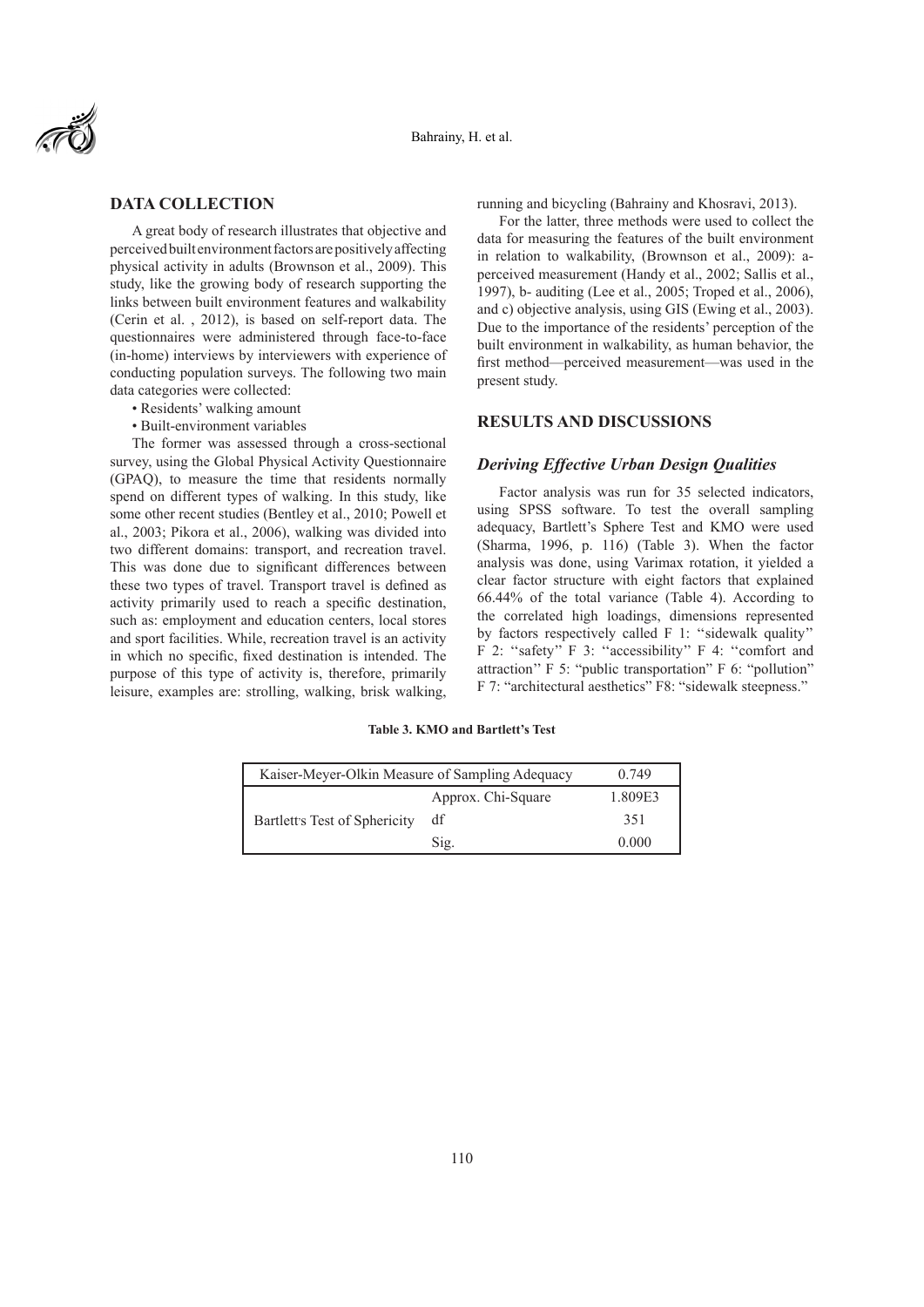|    | Indicators                                                               | F1    | F2    | F <sub>3</sub> | F4     | F <sub>5</sub> | F6   | F7   | F8   | Communalities |
|----|--------------------------------------------------------------------------|-------|-------|----------------|--------|----------------|------|------|------|---------------|
| 1  | Sidewalk Discontinuity Due to Obstacles                                  | 0.82  |       |                |        |                |      |      |      | 0.625         |
| 2  | Sidewalk Discontinuity Due to Streets                                    | 0.76  |       |                |        |                |      |      |      | 0.602         |
| 3  | Sidewalk Width                                                           | 0.70  |       |                |        |                |      |      |      | 0.585         |
| 4  | Car-Pedestrian Separation                                                | 0.68  |       |                |        |                |      |      |      | 0.631         |
| 5  | Fear of Injury Due to Slipping/ Skidding/Stumbling                       | 0.59  |       |                |        |                |      |      |      | 0.576         |
| 6  | Uneven Sidewalk                                                          | 0.48  |       |                |        |                |      |      |      | 0.551         |
| 7  | Stands in Sidewalk                                                       | 0.41  |       |                |        |                |      |      |      | 0.596         |
| 8  | Fear of Loneliness Access to Leisure and<br><b>Entertainment Centers</b> |       | 0.91  |                |        |                |      |      |      | 0.763         |
| 9  | Fear of Darkness                                                         |       | 0.79  |                |        |                |      |      |      | 0.731         |
| 10 | Fear of Crime                                                            |       | 0.62  |                |        |                |      |      |      | 0.593         |
| 11 | Fear of Strayed Dogs                                                     |       | 0.58  |                |        |                |      |      |      | 0.575         |
| 12 | Fear of Lack of Social Monitoring                                        |       | 0.44  |                |        |                |      |      |      | 0.479         |
| 13 | Access to Leisure and Entertainment Centers                              |       |       | 0.78           |        |                |      |      |      | 0.769         |
| 14 | Access to Small Shops and Stores                                         |       |       | 0.78           |        |                |      |      |      | 0.657         |
| 15 | Access to Shopping Centers                                               |       |       | 0.71           |        |                |      |      |      | 0.688         |
| 16 | Access to Sport Facilities                                               |       |       | 0.65           |        |                |      |      |      | 0.684         |
| 17 | Access to Gardens and Parks                                              |       |       | 0.64           |        |                |      |      |      | 0.679         |
| 18 | Greenness                                                                |       |       |                | 0.93   |                |      |      |      | 0.778         |
| 19 | Ornamentation                                                            |       |       |                | 0.83   |                |      |      |      | 0.709         |
| 20 | <b>Resting Facilities</b>                                                |       |       |                | 0.68   |                |      |      |      | 0.669         |
| 21 | Quality of Public Transportation                                         |       |       |                |        | 0.79           |      |      |      | 0.674         |
| 22 | Distance to Public Transportation                                        |       |       |                |        | 0.74           |      |      |      | 0.655         |
| 23 | Air Pollution                                                            |       |       |                |        |                | 0.85 |      |      | 0.803         |
| 24 | Noise                                                                    |       |       |                |        |                | 0.63 |      |      | 0.735         |
| 25 | <b>Building's Aesthetics</b>                                             |       |       |                |        |                |      | 0.82 |      | 0.750         |
| 26 | Existence of Undeveloped Plots                                           |       |       |                |        |                |      | 0.50 |      | 0.700         |
| 27 | Sidewalk Steep                                                           |       |       |                |        |                |      |      | 0.70 | 0.680         |
|    | Eigenvalues                                                              | 5.17  | 3.76  | 2.37           | 1.80   | 1.53           | 1.24 | 1.06 | 1.01 |               |
|    | % Explained Variance                                                     | 19.14 | 13.93 | 8.78           | 6.68   | 5.66           | 4.61 | 3.91 | 3.74 |               |
|    | % Total Explained Variance                                               |       |       |                | 66.439 |                |      |      |      |               |

**Table 4. Total Variance Explained and Factor Loading Matrix for the Urban Design Sub-Domain of Walkablility (Rotation Method: Promax with Kaiser Normalization)**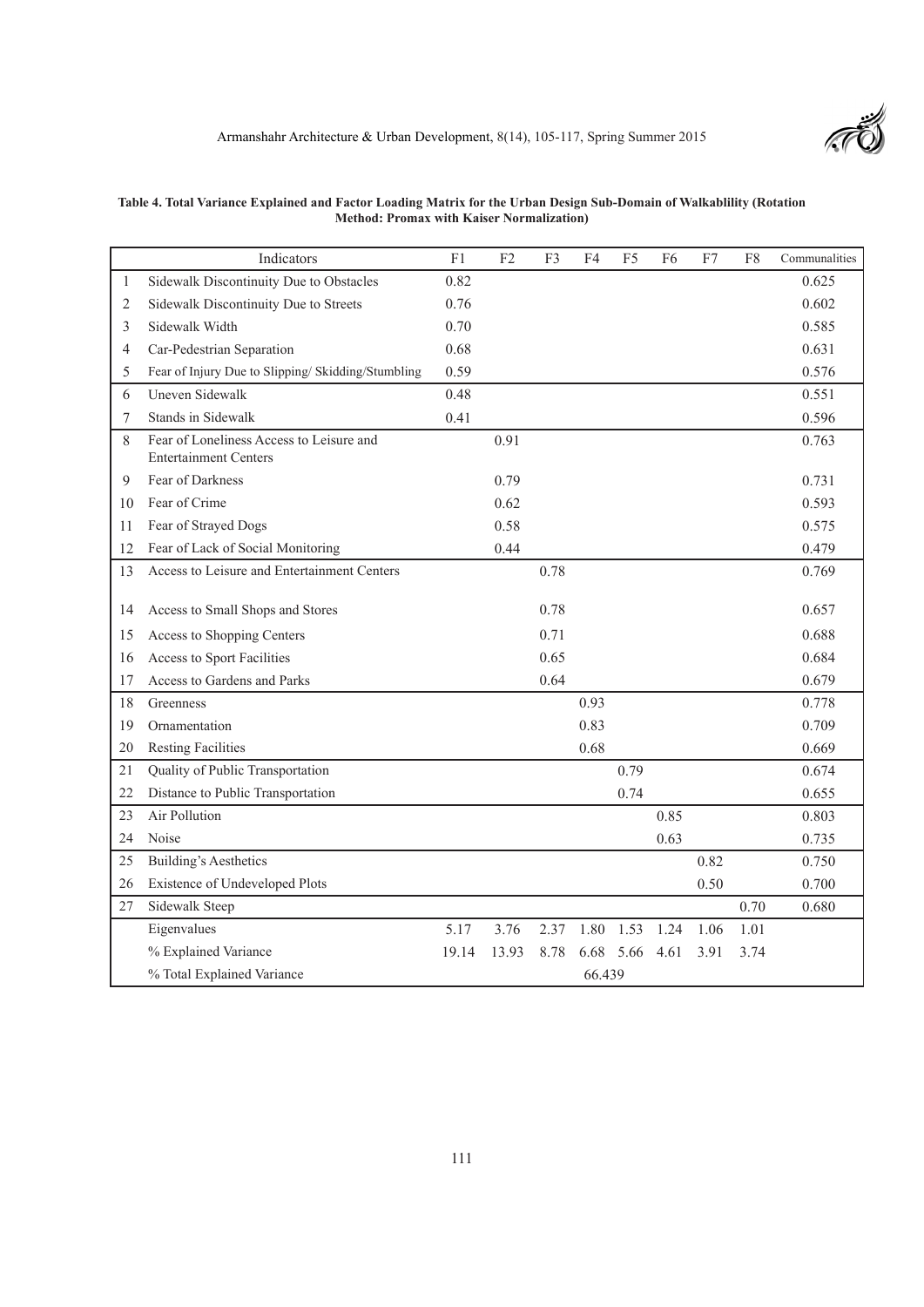

# **INVESTIGATING THE IMPACT OF URBAN DESIGN QUALITIES ON WALKABILITY**

After adjusting socioeconomic factors, linear regressions between factors and residents' walking show stronger correlation between derived factors and recreation walking (R Square= 0.208) in comparison to transport walking (R Square= 0.184). These also show that the only effective factor on transport walking (travel) is the "sidewalk steepness" (Table 5 and 6), whereas recreation walking (travel) is influenced only by "comfort and attraction", "architectural aesthetics" and "safety" (Table 7 and 8)

**Table 5. Model Summary Between Transport Walking and Built Environment Qualities (Method = Stepwise)**

| Model | <b>R</b> Square | <b>Std. Error of the Estimate</b> |       |      |
|-------|-----------------|-----------------------------------|-------|------|
|       | 84              |                                   | . 220 | .007 |

#### **Table 6. Coefficients of Transport Walking and Built Environment Qualities**

|  | Model            | <b>Standardized Coefficients</b> |       |      |
|--|------------------|----------------------------------|-------|------|
|  |                  | <b>Beta</b>                      |       | Sig. |
|  | (Constant)       |                                  | 8.912 | .000 |
|  | Sidewalks' Steep | 0.304                            | 2.709 | .007 |

**Table 7. Model Summary between Recreation Walking and Built Environment Qualities (Method = Stepwise)**

| Model | <b>R</b> Square | <b>Std. Error of the Estimate</b> |     |
|-------|-----------------|-----------------------------------|-----|
|       | າ∩ເ             |                                   | 005 |

#### **Table 8. Coefficients of Recreation Walking and Built Environment Qualitie**

| Model |  |                         | <b>Standardized Coefficients</b> | т     | Sig. |
|-------|--|-------------------------|----------------------------------|-------|------|
|       |  |                         | <b>Beta</b>                      |       |      |
|       |  | (Constant)              |                                  | 0.544 | .000 |
|       |  | Safety                  | 0.169                            | 2.254 | .049 |
|       |  | Comfort and Attraction  | 0.230                            | 3.108 | .004 |
|       |  | Architectural Aesthetic | 0.192                            | 2.547 | .023 |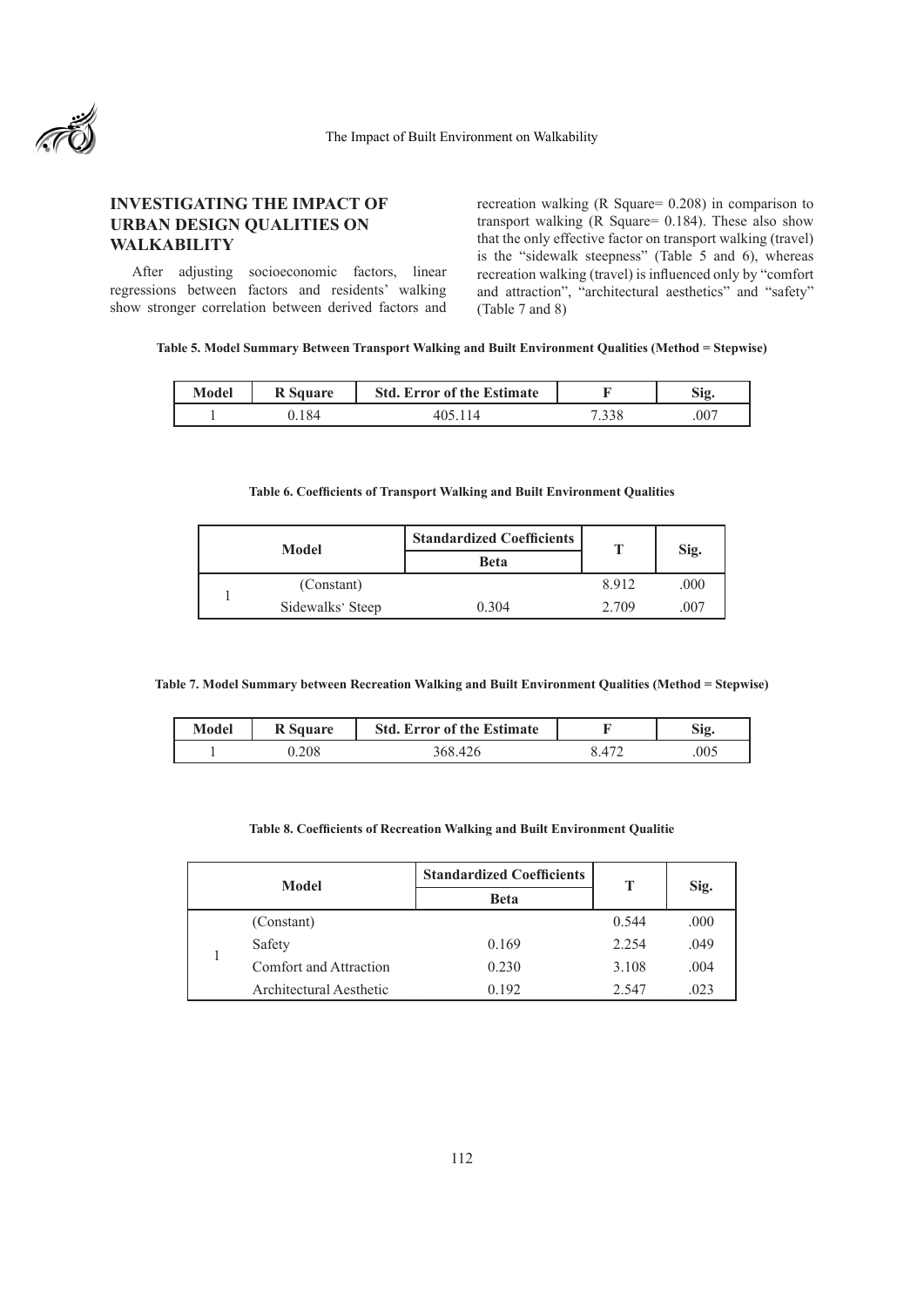

## **CONCLUSION**

Because physical activity is strongly associated with numerous chronic conditions, and walking is the most popular form of physical activity among adults, healthrelated policies and research have recently put strong emphases on how the built environment influences walking.

In this paper the walkability-related built environment features were extracted from the literature, the residents' walking data collected through interview, on the basis of perceived measurement. Because of the mediatory role of perceptions between the built environment features and walking behaviors and also the fact that physical features individually could not adequately explain the experience of walking and also for the sake of easy handling and interpretation of the results, the large data set of built environment features were reduced to eight urban design qualities.

In contrast to other studies, the present study shows that there is no significant relationship between walkability and the qualities of accessibility, sidewalk quality, public transportation, and even pollution. Contrary to the results of studies which are mostly conducted in USA, Canada and European countries, the findings of this research show that residents' walking behaviors in the study area as a metropolitan area of a developing country, is not significantly affected by accessibility to leisure, entertainment, shopping and sport centers. It is also not determined by quality of sidewalks, or even the quality of public transportation.

These results lead us to conclude that lifestyle factors such as personal free time, pedestrian-related habits, car-dependence habits, sexualized habitus, inabilities, etc. are very crucial in determining the effective built environment features on walking behaviors. In the other words, the hypothesis appear in the mind is that in each culture certain urban design qualities are more important. The future international research, including developed and developing countries, could clarify the effective role of life style versus built environment on the physical activities in urban spaces.

The relationships found by this study suggest that particular neighborhood characteristics may identify useful intervention strategies to increase specific kind of residents' walking. According to the results, the only quality significantly related to transit walkability is "sidewalk steepness" and the qualities affect the recreation walkability include "comfort and attraction", "architectural aesthetics" and "safety". The study shows that recreation walking is strongly dependent on urban design qualities.

With regard to "comfort and attraction", the greenness of urban spaces is the most effective attribute of walking behaviors. After that, ornamentation like lighting, illuminating, flowering, statues, fountains, and garbage cans could also increase residents' walking time. Resting facilities, like chairs and benches, also have their shares. It seems that, the higher the residents' age, the higher the importance of this resting facilities. Future studies in this context, focusing on the elderly needs, could develop some useful ideas on the issue.

As for the "architectural aesthetics", this study shows that building appearance and developed/undeveloped parcels alongside the sidewalks have significant impact on residents' walkability. Further study is needed to investigate the role of visual information, buildings' typologies, the overall harmony and paths' enclosure on walkability.

"Safety" also has a slight effect on recreation walking. Appropriate strategy to enhance this quality is to make the residents presence in urban spaces more frequent. Locating buildings at the plot edges with adequate illumination could promote the social monitoring, which will, in turn, lead to crime prevention.

With regard to the "sidewalk steepness", using topography as the basis of proposed urban morphology, in a way in which the paths follow the topography's lines, and preventing harsh crossing, could lead to acceptable sidewalks steep. This is especially important in the case of transport travels -that is the path leading to the job or education centers, public transportation stations, shopping centers, etc.

### **ACKNOWLEDGEMENTS**

This paper is based on the findings of a research project funded by the Research Department of the College of Fine Arts, University of Tehran, Iran.

### **ENDNOTE**

1-Bahrainy and Khosravi, 2013. 2-Bahrainy and Khosravi, 2013.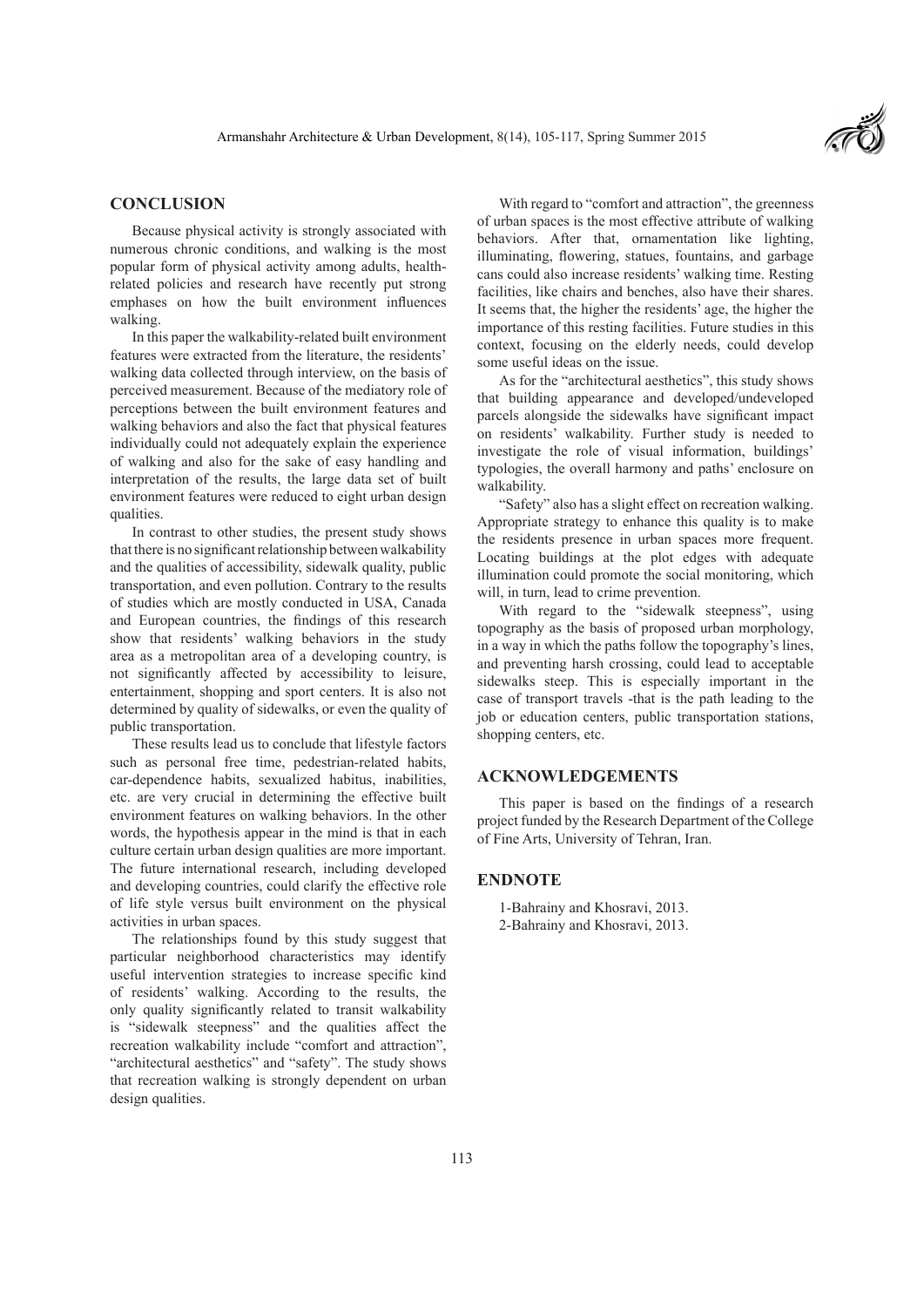

### **REFERENCES**

Almanza, E., Jerrett, M., Dunton, G., Seto, E., & Pentz, M.A. (2012). A Study of Community Design, Greenness, and Physical Activity in Children Using Satellite, Gps and Accelerometer Data. *Health & Place,*  18, 46–54.

Anderson, P., Harrison, O., Cooper, C., & Jané-Llopis, E. (2011). Incentives for Health. *Journal of Health Communication*, 16, 107–133.

Andrews, G.J., Hall, E., Evans, B., & Colls. R. (2012). Moving Beyond Walkability: on The Potential of Health Geography. *Social Science & Medicine*, 75, 1925-1932.

Armstrong, T., Bauman, A., & Davies, J. (2000). *Physical Activity Patterns of Australian Adults, Results of the 1999 National Physical Activity Survey.* Canberra: Australian Institute of Health and Welfare.

Bahrainy, H., & Khosravi, H. (2013). The Impact of Urban Design Features and Qualities on Walkability and Health in Under-Construction Environments: The Case of Hashtgerd New Town in Iran. J. *Cities*, Http://Dx.Doi. Org/10.1016/J.Cities.2013.01.001

Bahrami. H., Sadatsafavi, M., Pourshams, A., Kamangar, F., Nouraei, M., & Semnani, S. (2006). Obesity and Hypertension in an Iranian Cohort Study; Iranian Women Experience Higher Rates of Obesity and Hypertension than American Women. *Bmc Public Health,* 6 (Article Number 158).

Ball, K., Lamb, K., Travaglini, N., & Ellaway, A. (2012). Street Connectivity and Obesity in Glasgow, Scotland: Impact of Age, Sex and Socio Economic Position. *Health &Place*, 18, 1307–1313.

Bentley, R., Jolley, D., & Kavanagh, A.M. (2010). Local Environments as Determinants of Walking In Melbourne, Australia. *Social Science & Medicine,* 70, 1806-1815.

Berrigan, D., Pickle, L.W., & Dill, J. (2010). Associations between Street Connectivity and Active Transportation. *International Journal of Health Geographics*, 9, 18.

Bias, T.K., Leyden, K.M., Abildso, C.G., Reger-Nash, B., & Bauman, A. (2010). The Importance of Being Parsimonious: Reliability of a Brief Community Walkability Assessment Instrument. *Health & Place,* 16, 755–758.

Booysen, F. (2002). An Overview and Evaluation of Composite Indices of Development, *Social Indicators Research*, 59, 115–151. Doi: 10.1023/A:1016275505152.

Brown, B.B., Yamada, I., Smith, K.R., Zick, C.D., Kowaleski-Jones, L. & Fan, J.X. (2009). Mixed Land Use and Walkability: Variations in Land Use Measures and Relationships with Bmi, Overweight, and Obesity.

*Health & Place*, 15, 1130–1141.

Brownson, R.C., Hoehner, C.M., Kristen, D., Forsyth, A., & Sallisjf, J.F. (2009). Measuring the Built Environment for Physical Activity, Measuring the Food and Physical Activity Environments: State of the Science, *American Journal of Preventive Medicine,* 36(4s), S99– S123).

Cao, X.J., Mokhtarian, P.L., & Handy, S.L. (2009). The Relationship between the Built Environment and Network Travel: A Case Study of Northern California. *Transportation Research Part A*, 43, 548–559.

Caspi, C.E., Kawachii, S.V., Tucker-Seeley. R., & Sorensen, G. (2012). The Social Environment and Walking Behavior among Low-Income Housing Residents. *Social Science & Medicine,* 1-9.

Cerin, E., Sit, C., Barnett, A., Cheung, M., & Chan, W. (2012). Walking for Recreation and Perceptions of the Neighborhood Environment in Older Chinese Urban Dwellers. *Journal of Urban Health: Bulletin of the New York Academy of Medicine.*

Coombes, E., Jones, A.P., & Hillsdon, M. (2010). The Relationship of Physical Activity and Overweight to Objectively Measured Green Space Accessibility and Use. *Social Science & Medicine*, 70, 816–822.

Dunton, G.F., Intille, S.S., Wolch, J., & Pentz, M.A. (2012). Investigating the Impact of a Smart Growth Community on the Contexts of Children's Physical Activity Using Ecological Momentary Assessment. *Health & Place*, 18, 76–84.

Everitt, B.S., & Dun, G. (1991). Applied Multivariate Data Analysis. London: Edward Arnold.

Ewing, R., Schmid, T., Killingsworth, R., Zlot, A., & Raudenbush, S. (2003). Relationship between Urban Sprawl and Physical Activity, Obesity, and Morbidity. *American Journal of Health Promotion*, 18(1), 47-57.

Ewing, R., & Cervero, R. (2010). Travel and the Built Environment, *Journal of the American Planning Association*, 76(3), 265-294.

Gallimore, J.M., Browna, B.B., & Werner, C.M. (2011). Walking Routes to School in New Urban and Suburban Neighborhoods: An Environmental Walkability Analysis of Blocks and Routes. *Journal of Environmental Psychology*, 31, 184-191.

Gebel, K., Bauman, A.E., Sugiyama, T., & Owen, N. (2011). Mismatch between Perceived and Objectively Assessed Neighborhood Walkability Attributes: Prospective Relationships with Walking and Weight Gain. *Health & Place*, 17, 519–524.

Giles-Corti, B., Timperio, A., Bull, F., & Pikora, T. (2005). Understanding Physical Activity Environmental Correlates: Increased Specificity for Ecological Models.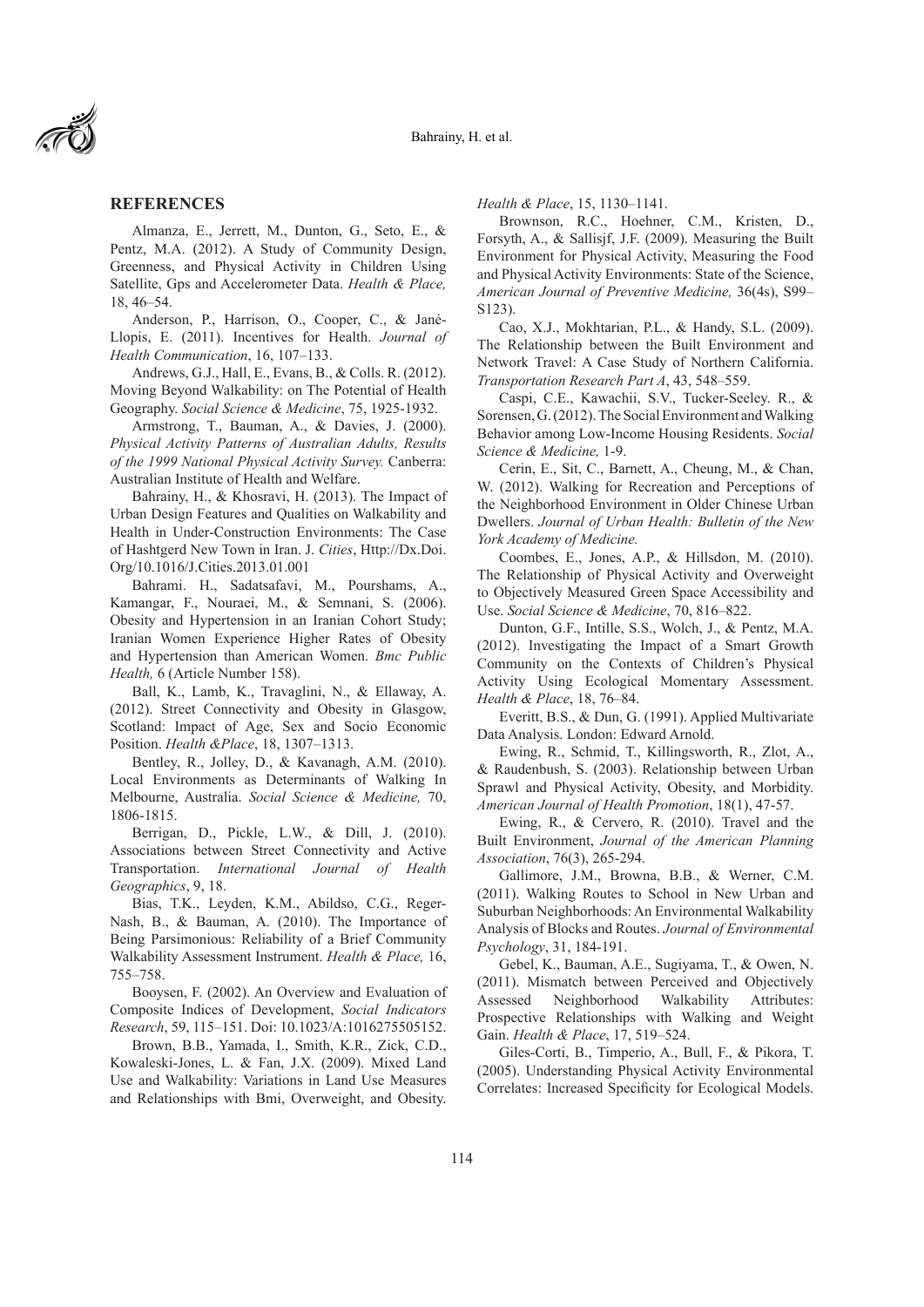

*Exercise and Sport Sciences Reviews*, 33(4), 175e181.

Giles-Corti, B., Bull, F., Knuiman, M., Mccormack, G., Vanniel, K., Timperio, A., Christian, H., & Boruff, B. (2013). The Influence of Urban Design on Neighborhood Walking Following Residential Relocation: Longitudinal Results from the Reside Study. *Social Science & Medicine*, 77, 20-30.

Gomez, G., Sarmiento, O.L., Parra, D.C., Schmid, T.L., Pratt, M., & Jacoby, E. (2010). Characteristics of the Built Environment Associated with Leisure-Time Physical Activity Among Adults in Bogota. A Multilevel Study. *Journal of Physical Activity and Health,* 7, S196– S203.

Griffin, B.A., Eibner, C., Bird, C.E., Jewell, A., Margolis, K., Shih, R., Slaughter, M.E., & Escarce, J.J. (2013). The Relationship between Urban Sprawl and Coronary Heart Disease in Women. *Health & Place,*  Http://Dx.Doi.Org/10.1016/J.Healthplace.2012.11.003.

Gunder, M. (2011). Commentary: Is Urban Design Still Urban Planning? An Exploration and Response. *Journal of Planning Education and Research*, 31(2), 184–195.

Guo, Z., & Loo, B. (2013). Pedestrian Environment and Route Choice: Evidence from New York City and Hong Kong. *Journal of Transport Geography,* 28, 124– 136.

Hand, C., Law, M., Hanna, S., Elliott, S., & Mccoll, M.A. (2011). Neighborhood Influences on Participation in Activities among Older Adults with Chronic Health Conditions. *Journal of Health & Place*, 18, 869–876.

Handy, S.L., Boarnet, M.G., Ewing, R., & Killingsworth, R.E. (2002). How the Built Environment Affects Physical Activity: Views from Urban Planning. *Am J Prev Med*, 23, 64 –73.

Harrington, D.W. & Elliott, S.J. (2009). Weighing the Importance of Neighborhood: A Multilevel Exploration of the Determinants of Overweight and Obesity. *Social Science & Medicine,* 68, 593–600.

Hodgson, S., Namdeo, A., Araujo-Soares, V., & Pless-Mulloli, T. (2012). Towards An Interdisciplinary Science of Transport and Health: A Case Study on School Travel. *Journal of Transport Geography*, 21, 70–79.

Hoehner, C.M., Rios, J., Garmendia, C., Baldwin, S., Kelly, C.M., Knights, D.M., & Tranel, M. (2012). Page Avenue Health Impact Assessment: Building On Diverse Partnerships and Evidence to Promote a Healthy Community. *Health & Place,* 18, 85–95.

Hosseini, S.B., Norouzianmaleki, S., & Karimiazari, A. (2012). The Influences of Access Improvements in Pedestrian Street Use. Procedia - *Social and Behavioral Sciences*, 35, 645- 651.

Hunter, R.H., Sykes, K., Lowman, S.G., Duncan, R., Satariano, W.A., & Belza, B. (2011). Environmental and Policy Change to Support Healthy Aging, *Journal of Aging & Social Policy,* 23(4), 354-371.

Kamphuis, C., Giskes, K., Kavanagh, A.M., Thornton, L.E., Thomas, L.R., & Lenthe, F. (2008). Area Variation in Recreational Cycling In Melbourne: A Compositional or Contextual Effect? *Journal of Epidemiology and Community Health,* 62, 890-898

Kelly. C.E., Tight, M.R., Hodgson, F.C., & Page, M.W. (2011). A Comparison of Three Methods for Assessing the Walkability of the Pedestrian Environment. *Journal of Transport Geography,* 19, 1500–1508.

King, A.C., Sallis, J.F., Frank, L.D., Saelens, B.E., Cain, K., Conway, T.L., Chapmand, J.E., & Kerr, J. (2011). Aging in Neighborhoods Differing In Walkability and Income: Associations with Physical Activity and Obesity in Older Adults. *Social Science & Medicine*, 73, 1525-1533.

Koh, P.P., & Wong, Y.D. (2013). Comparing Pedestrians' Needs and Behaviors in Different Land Use Environments. *Journal of Transport Geography,* 26, 43– 50.

Kopelman, P.G. (2000). Obesity as a Medical Problem, *Nature*, Apr 6; 404 (6778):635-43, St Bartholomew's & the Royal London School of Medicine, Queen Mary & Westfield College, Uk.

Lachowycz, K., & Jones, A.P. (2011). Green Space and Obesity: A Systematic Review of the Evidence. *Obesity Reviews,* 12, E183–E189.

Lee, R.E., Booth, K.M., Reese-Smith, J.Y., Regan, G., & Howard, H.H. (2005). The Physical Activity Resource Assessment (Para) Instrument: Evaluating Features, Amenities and Incivilities of Physical Activity Resources in Urban Neighborhoods. *Int J Behavnutrphys Act,* 2(13).

Lee, K.K. (2012). Developing and Implementing the Active Design Guidelines in New York City. *Health &Place*, 18, 5–7.

Lee, R.E., Mama, S.K., Medina, A.V., Ho, A., & Adamus, H.J. (2012). Neighborhood Factors Influence Physical Activity among African American and Hispanic or Latina Women. *Health & Place*, 18, 63–70.

Leyden, K.M., Goldberg, A., & Michelbach, P. (2011). Understanding the Pursuit of Happiness in Ten Major Cities. *Journal of Urban Affairs Review,* 47(6), 861–888.

Lwin, K.K., & Murayama, Y. (2011). Modeling of Urban Green Space Walkability: Eco-Friendly Walk Score Calculator. Computers, *Environment and Urban Systems*, 35, 408–420.

Manaugh, K., & El-Geneidy, A. (2011). Validating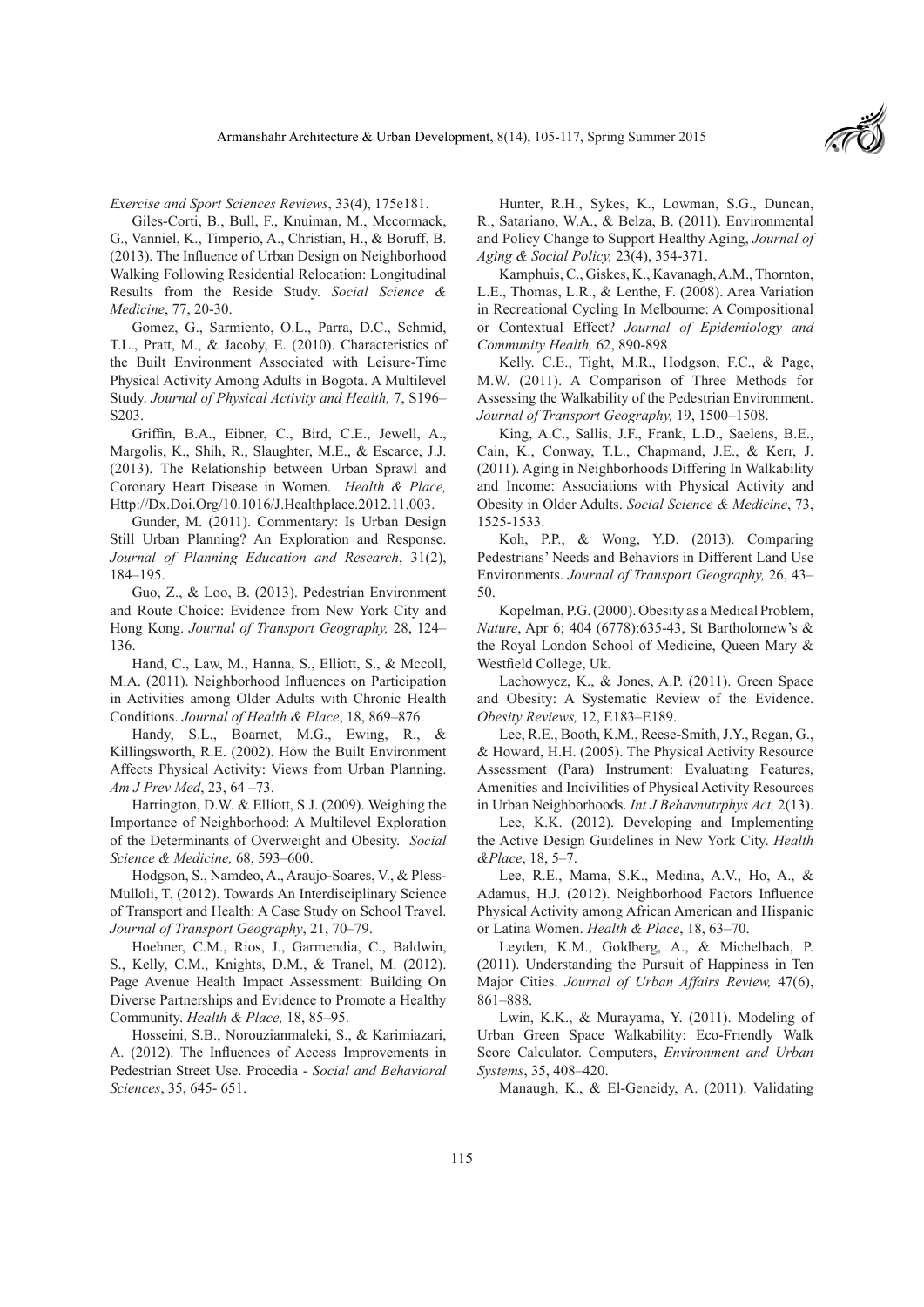

Walkability Indices: How Do Different Households Respond To The Walkability Of Their Neighborhood? . *Transportation Research Part D*, 16, 309–315.

Manson, J. E., Nathan, D.M., Krolewski, A.S., Stampfer, M.J., Willett, W.C., & Hennekens, C. H. (1992). A Prospective Study of Exercise and Incidence of Diabetes among Us Male Physicians. *Journal of the American Medical Association,* 268(1), 63-67.

Marzoughi R, Vanderburg Wh. (2010). A Precautionary Approach to City Building: Interpreting the Relationship between Urban Form and Mobility. *Journal of Bulletin of Science, Technology & Society,*  30(2), 86-95.

Mccormack, G., Giles-Corti, B., Lange, A., Smith, T., Martin, K., & Pikora, T. (2004). An Update of Recent Evidence of the Relationship between Objective and Self-Report Measures of the Physical Environment and Physical Activity Behaviors. *J. Sci. Med. Sport,* 7, 81–92.

Mytton, O.T., Townsend, N., Rutter, H., & Foster, C. (2012). Green Space and Physical Activity: An Observational Study Using Health Survey for England Data. *Health & Place*, 18, 1034–1041.

National Heart Foundation. (2009). Supportive Environments for Walking E from A State Perspective to A National Coordinated Effort.

Nolon, J.R., & Salkin, P.E. (2011). Integrating Sustainable Development Planning and Climate Change Management: A Challenge to Planners and Land Use Attorneys. *Journal of Planning & Environmental Law: Issues and Decisions that Impact the Built and Natural Environments*, 63(3), 3-10.

Oluyomi, A.O., Whitehead, L.W., Burau, K.D., Symanski, E., Kohl, H.W., & Bondy, M. (2012). Physical Activity Guideline in Mexican-Americans: Does the Built Environment Play a Role? .Had Been Presented in Part, as an Oral Presentation at *the 9th International Conference on Urban Health*, 27–29 October 2010, In New York City, Ny.

Parra, D.C., Gomez, L.F., Sarmiento, O.L., Buchner, D., Brownson, R., Schimd, T., & Lobelo, F. (2010). Perceived and Objective Neighborhood Environment Attributes and Health Related Quality of Life Among the Elderly In Bogota´, Colombia. *Social Science & Medicine*, 70, 1070–1076.

Pikora, T., Giles-Corti, B., Bull, F., Jamrozik, K., & Donovan, R.J. (2003). Developing a Framework for Assessment of the Environmental Determinants of Walking and Cycling, *Social Science & Medicine*, 56, 1693e1703

Pikora, T., Giles-Corti, B., Knuiman, M., Bull, F., Jamrozik, K., & Donovan, R. (2006). Neighborhood Environments Factors Correlated With Walking Near Home: Using Spaces. *Medicine and Science in Sports and Exercise*, 38(4), 708-714

Powell, K.E., Martin, L.M., & Chowdhury, P.P. (2003). Places to Walk: Convenience and Regular Physical Activity. *American Journal of Public Health*, 93(9), 1519-1521.

Rosenberg, D., Ding, D., Sallis, J.F., Kerr, J., Norman, G.J., Durant, N., & Saelens, B.E. (2009). Neighborhood Environment Walkability Scale for Youth (News-Y): Reliability and Relationship with Physical Activity. *Preventive Medicine,* 49, 213–218.

Sallis, J.F., Johnson, M.F., Calfas, K.J., Caparosa, S., Nichols, J.F. (1997). Assessing Perceived Physical Environmental Variables That May Influence Physical Activity, Res Q Exerc Sport; 68, 345–51.

Sesso, H.D., Paffenbarger, R.S., & Lee, I.M. (2000). Physical Activity and Coronary Heart Disease in Men: The Harvard Alumni Health Study. Circulation, 102(9), 975e980.

Sharma, S. (1996). Applied Multivariate Techniques. New York: Wiley.

Shill, J., Mavoa, H., Crammond, B., Loff, B., Peeters, A., Lawrence, M., Allender, S., & Swinburn, B.A. (2012). Regulation to Create Environments Conducive To Physical Activity: Understanding the Barriers and Facilitators at the Australian State Government Level. *Plos One*, 7(9): E42831. Doi:10.1371/Journal. Pone.0042831.

Sportscotland. (2008). Sports Participation in Scotland 2007. Research Digest No.108. Sportscotland, Edinburgh.

Stangl, P. (2011). The Us Pedestrian Plan: Linking Practice and Research. *Journal of Planning Practice & Research,* 26(3), 289-305.

Sugiyama, T., Francis, J., Middleton, N.J., Owen, N., Giles-Corti, B. (2010). Associations between Recreational Walking and Attractiveness, Size, and Proximity of Neighborhood Open Spaces. *American Journal of Public Health*, 100 (9), 1752–1757, Epub 2010 Jul 15.

Sundquist, K., Qvist, J., Johansson, S.E., & Sundquist, J. (2005). The Long-Term Effect of Physical Activity on Incidence of Coronary Heart Disease: A 12-Year Follow-Up Study. *Preventive Medicine,* 41(1), 219e225.

Sundquist, K., Eriksson, U., Kawakami. N., Skog. L., Ohlsson, H., & Arvidsson, D. (2011). Neighborhood Walkability, Physical Activity, and Walking Behavior: the Swedish Neighborhood And Physical Activity (Snap) Study. *Social Science & Medicine*, 72, 1266-1273.

Talen, E., & Koschinsky, J. (2011). Is Subsidized Housing in Sustainable Neighborhoods? Evidence from